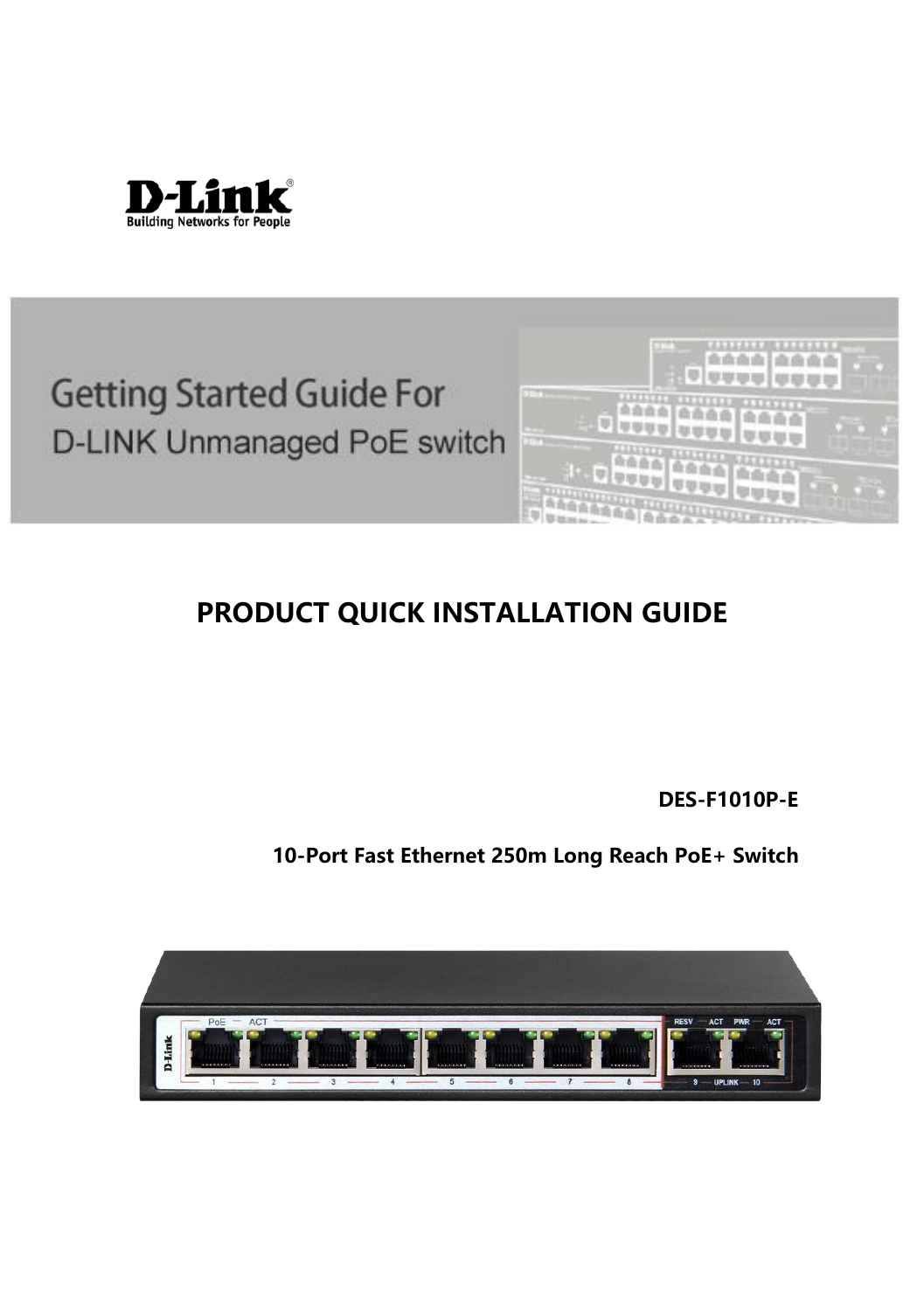#### **1.1 Package Contents**

The package contains the following items:

- PoE Switch
- **External Power Adapter**
- Power Cord
- Quick Installation Guide

#### **1.2 Safety Instructions**



Use the following safety guidelines to ensure your own personal safety and to help protect your equipment from potential damage.

- The power adapter should be disconnected from the mains during the installation process;
- Wear a grounded anti-static wrist band to avoid the build-up of static electricity;
- The switch is designed to operate only when it is powered by the supplied power adapter. Make sure that the power adapter voltage matches the voltage indicated in the switch specifications.
- Observe extension cable and power strip ratings. Make sure that the total ampere rating of all products plugged into the extension cable or power strip does not exceed 80 percent of the ampere ratings limit for the extension cable or power strip; To avoid the risk of electric shock, do not open the switch or the power adapter housing. Do not modify power cables or plugs.

#### **1.3 Connecting Power**

Connect the External power adapter to the PoE switch DC Power Input.

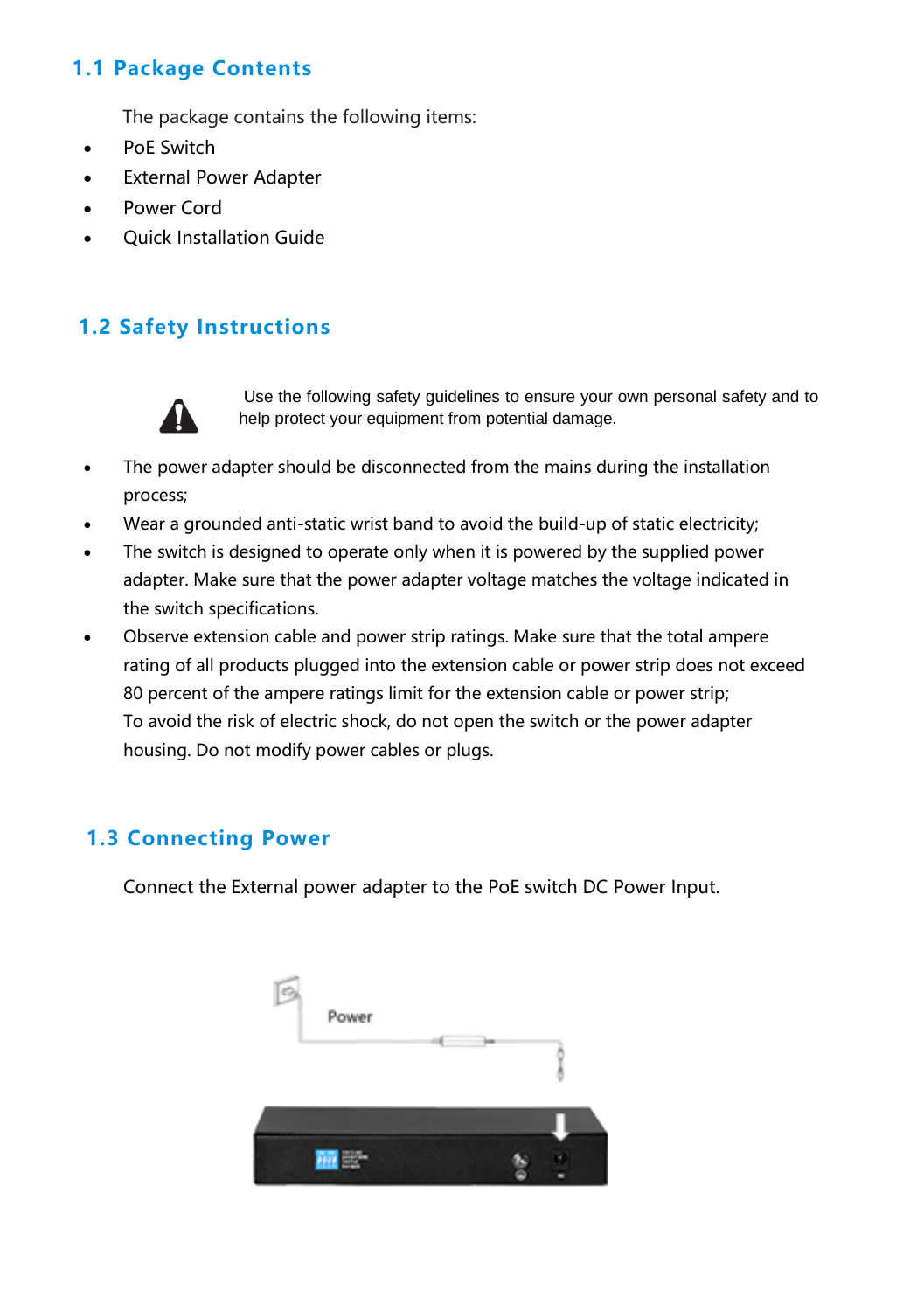### **1.4 Product Connection Diagram**



# **1.5 Product Ports Description**

| Port              | <b>Description</b>                                                                             |
|-------------------|------------------------------------------------------------------------------------------------|
| PoE 1-8           | PoE Ports: Support IEEE802.3af/at standard Power over Ethernet,<br>used to connect PD devices. |
| Uplink 9-10       | Non-PoE ports: used to connect NVR, PC, Aggregation Switch etc.                                |
| DC Power<br>Input | Power adapter connector (supports 48-56V).<br>Please use the adapter supplied with the switch. |